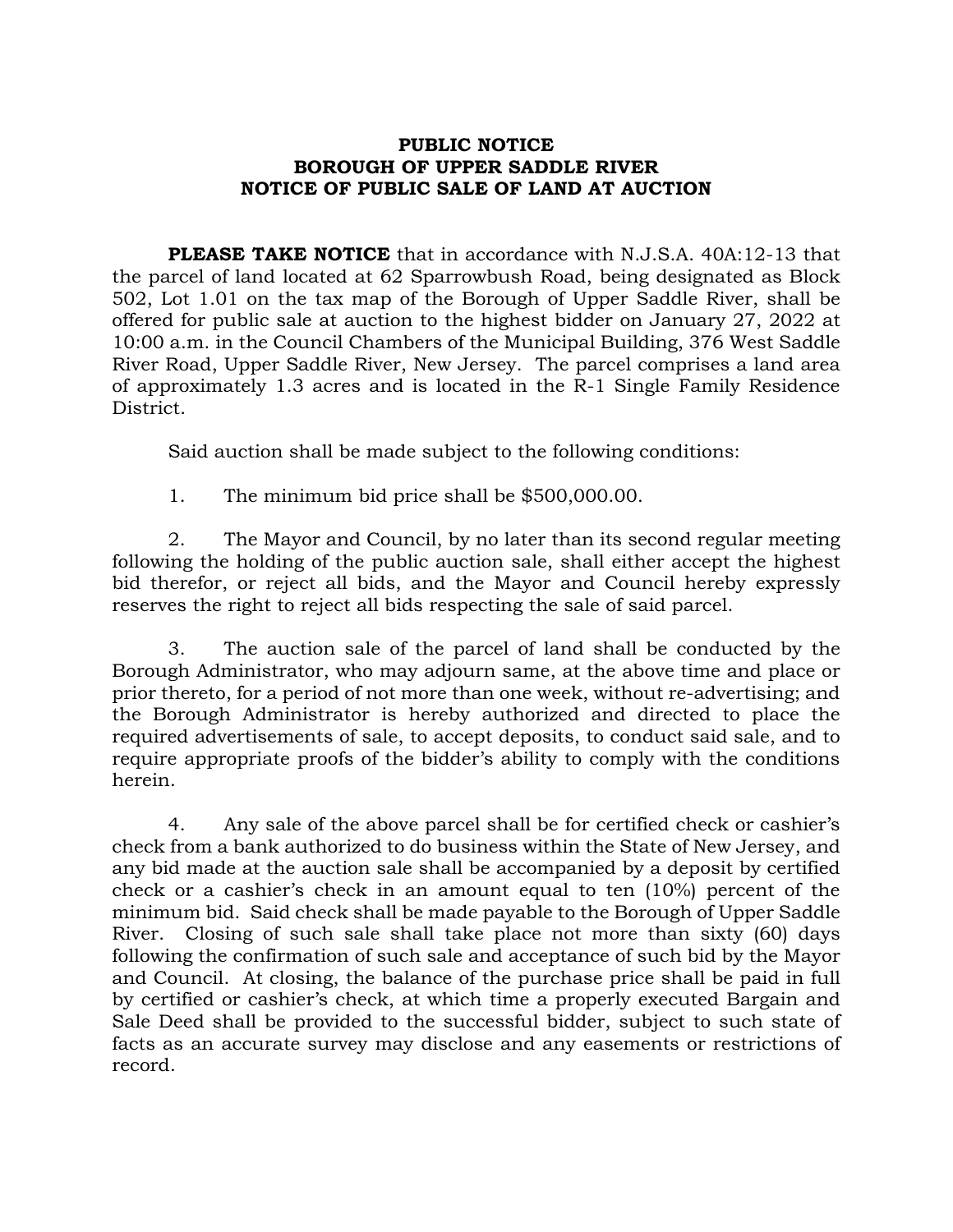5. The successful bidder shall be responsible for any environmental conditions located on, under, over or within the above parcel. No deduction shall be made from the purchase price in connection with any such condition. The successful bidder shall indemnify and hold harmless the Borough from any such condition on the cleanup thereof.

6. The sale shall be subject to applicable federal, state, county and local ordinances, codes, rules and regulations including, but not limited to, applicable zoning and land use and land use ordinances and building, electrical, fire, plumbing or similar codes in effect in the Borough.

7. Closing of title shall take place at the Municipal Building, 376 West Saddle River Road, Upper Saddle River, New Jersey 07458.

8. Said parcel of land is sold "as is". The property is located in the R-1 District. The parcel may be entitled to municipal sewer service from the Township of Mahwah pursuant to an agreement entered into by the Borough's predecessor in title. Bidders should make an appropriate inquiry to the Township of Mahwah as to this issue. The Borough makes no representation as to this or any condition pertaining to the parcel. Bidders may inspect said parcel prior to the public sale and shall be responsible to fully acquaint themselves with the condition and quality of the property prior to the public sale.

9. The Borough assumes no responsibility to maintain said parcel prior to closing and the risk of loss, if any, is upon the successful bidder.

10. In the event the successful bidder fails to enter into a contract of sale following confirmation of the acceptance of the bid, including the conditions herein, within ten (10) days, or in the event the successful bidder fails to close in accordance with the terms herein and the contract, the Borough may retain the bidder's deposit as liquidated damages.

11. The successful bidder may not assign the contract to purchase without the written consent of the Borough.

12. Real estate taxes and assessments shall be adjusted as of the date of closing.

13. The Borough shall not pay any broker a commission in connection with this sale, and the successful bidder shall indemnify and hold harmless the Borough from any such claim therefor arising by reason of the conduct of the successful bidder.

14. Except as set forth herein, the terms and conditions of the sale shall not be modified except as may be mutually agreed upon in writing by the